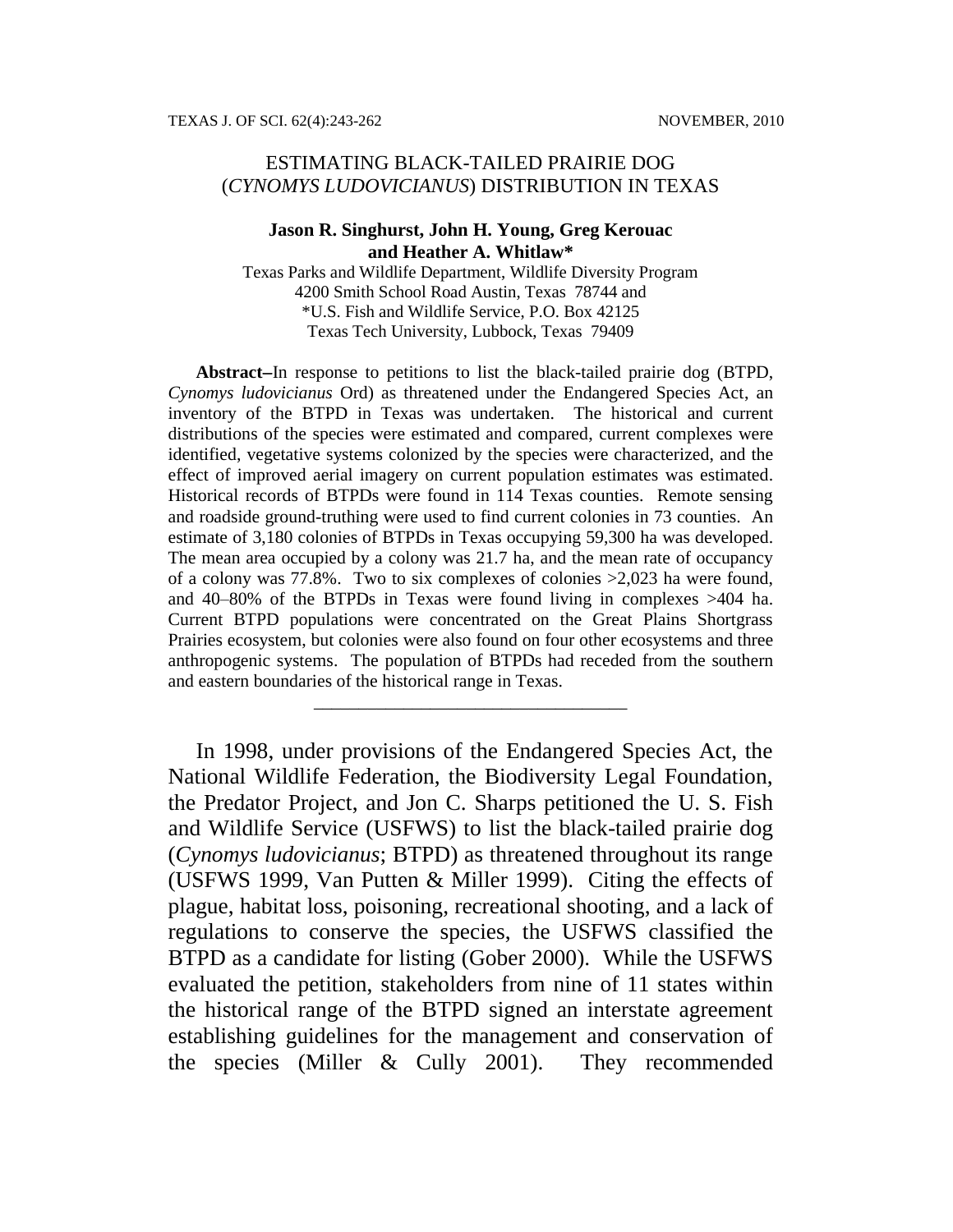performing an inventory of the current BTPD population in each participating state (Van Pelt 1999, Luce 2003).

Methods used in the Texas inventory were developed from efforts to study BTPDs by remote sensing. Beginning more than 30 years ago, biologists used aerial photographs produced by government agencies to locate BTPDs on the landscape (Ernst 2001). Later, they used small aircraft to monitor BTPD towns and to produce new aerial imagery (Sidle 1999). Landsat satellite imagery allowed researchers to detect BTPD grazing patterns, or halos, on the landscape (Johnson et al. 2000). Digital Orthophoto Quadrangles allowed them to detect BTPD mounds and burrows, or pucks. A puck (circular) and halo (grazing) signature was ideal for remote sensing (Johnson et al. 2003).

Between 1999 and 2004, a GIS application was developed to conduct an inventory of BTPD in Texas. The objectives were to: 1) estimate the historical (pre-2000) distribution of the species in Texas, 2) estimate the current (2002-04) distribution using serial estimations and error analysis in Texas, 3) compare the historical and current distributions, and 4) identify metapopulations living in complexes >2,023 ha and complexes >404 ha.

## STUDY AREA

The study area was the High Plains and Rolling Plains Ecoregions and portions of the Edwards Plateau, Trans-Pecos, Blackland Prairies, and Cross Timbers and Prairies Ecoregions in Texas (Gould 1975, Lyndon B. Johnson School of Public Affairs 1978).

### **METHODS**

*Defining prairie dog colonies*.The spatial definition of a colony was developed from diverse definitions and concepts. Two definitions of a colony were encountered. One was descriptive, defining a colony in terms of the presence of mounds, burrows,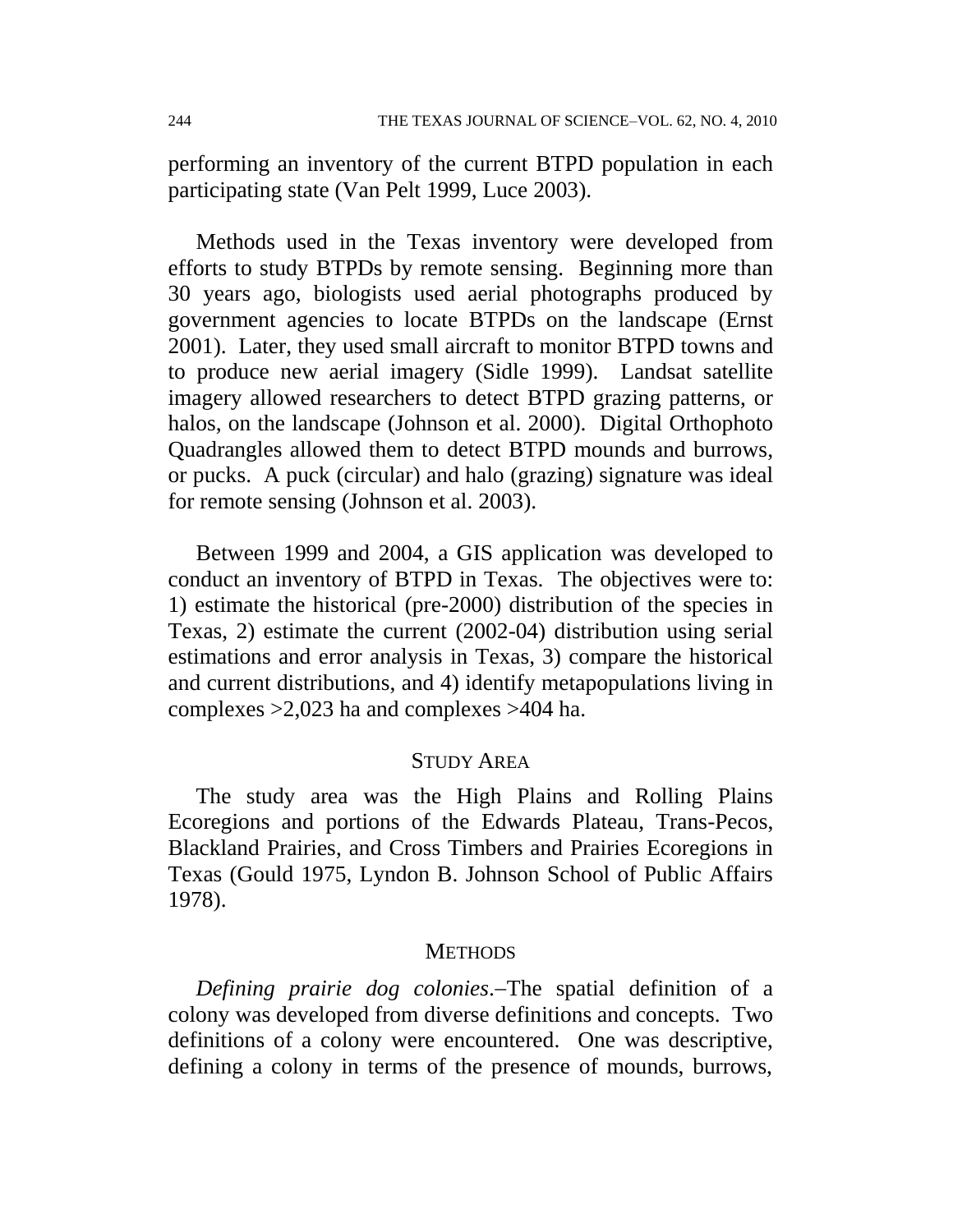and modified vegetation (King 1955). The other was quantitative, defining a colony as a grouping of animals having a minimum density of 25 BTPD/ha (Luce 2003). A ward within a colony was used to designate disjunct subpopulations in a colony existing close enough to one another to communicate vocally (King 1955, Hoogland 1995), and an element occurrence used to describe disjunct populations of BTPDs occurring within 1,000 m of one another (NatureServe 2006).

*Estimating historical distribution*.A historical record was defined as a record of a BTPD population that was recorded before 2000, when this inventory began. Mammalogy texts, journal articles, published and unpublished inventories, personal communications, and theses were used to accumulate historical records from 114 Texas counties (Bailey 1905; Hall & Kelson 1959; Cottam & Caroline 1965; U. S. Department of Agriculture Soil Conservation Service 1973; Pizzimenti 1975; Cheatheam 1977; Schmidly 1977; Flores 1985; Normand 1993; Davis & Schmidly 1994; Ernst 2001; Schmidly 2002; J. Wood pers. comm.). An exhaustive search of specimen collections, historical writings, and government records of BTPD poisoning programs was also considered, but those sources proved beyond the scope of the inventory.

Historical records of BTPDs in Tarrant, Smith, Fayette, and Bexar Counties were classified as relocations (Cottam & Caroline 1965: Fig. 3) and were not used in this study. Existing range maps for BTPDs in Texas were examined (Bailey 1905; Hall & Kelson 1959; Cheatheam 1977; Schmidly 1977; Davis & Schmidly 1994; Schmidly 2002). Maps delineating the North American range of the species were not utilized because of imprecision. Historical records in Bell and Lamar counties were treated as outliers rather than as part of the contiguous range (Fig. 3).

*Estimating current distribution*.Current distribution was defined as the BTPD population in Texas between 2002 and 2004,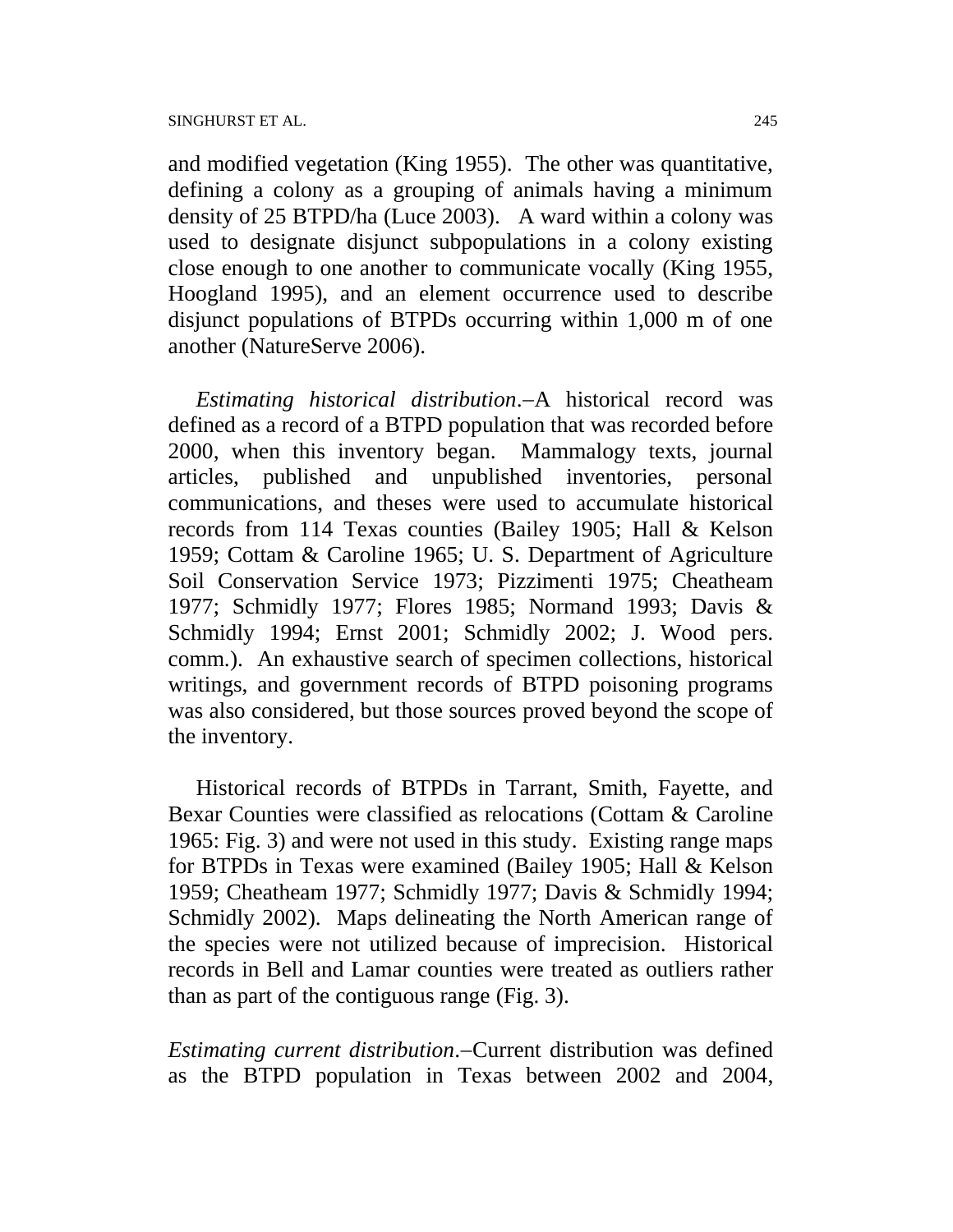

Fig. 1. The open polygons represent the prairie dog edit layer ground-truthed in the field using public roads (white lines).

when the data was ground-truthed (directly verified remotely sensed information). DOQs from 93 counties were remotely sensed to build that distribution. The DOQs came from aerial photography taken between 1994 and 1997. Leica Systems' ERDAS Imagine 8.x was used to search DOQs for BTPD puck and halo signatures and to digitize polygons around the signatures at a scale of 1:5000 with the county as the organizational unit.

After digitization, the set of polygons was saved as the raw layer for the county. Before ground-truthing, the raw layer atop of the DOQs was re-examined, and polygons representing the lowest probability signature were removed. The result was designated the edit layer (Fig. 1).

Using ESRI's ArcGIS 8.x, field maps were created for groundtruthing. The maps showed the edit layer (Fig. 1) and the roads atop a DOQ. Most ground-truthing was performed from roadsides, collecting data at sites with BTPDs and at sites with abandoned mounds. The ground-truth data was improved by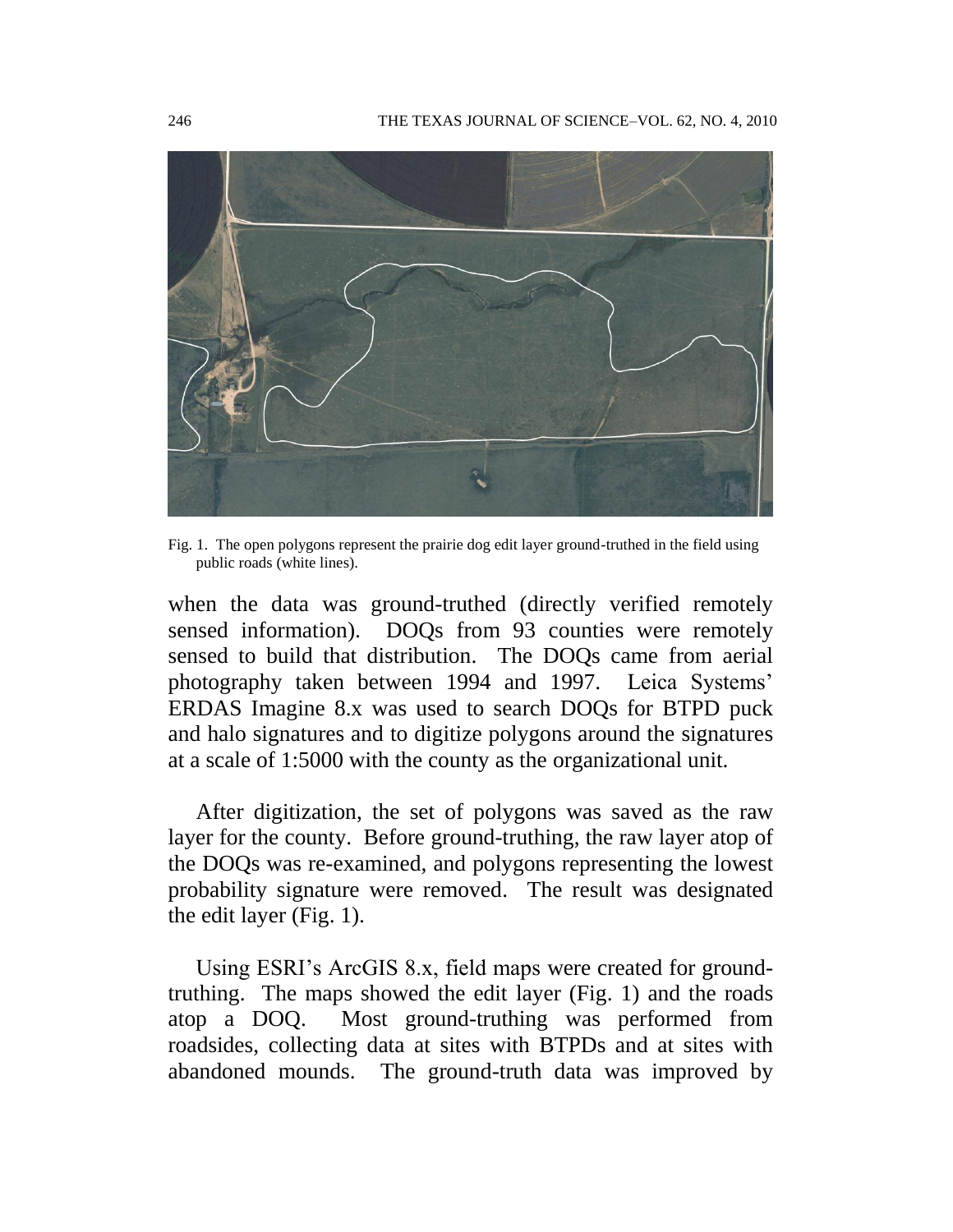

Fig. 2. The NA (not accessed) prairie dog colony polygon on the left is represented with stipple. The prairie dog colony polygon on the right with the diagonal hatch polygon represents the truthed layer with expansion to the northwest. The open polygons represent inactive areas within the truth layer in the northeast corner.

roadside searches between remotely sensed sites and via access to sites granted by landowners. Local expertise from biologists and residents was also considered. A Global Positioning System (GPS) point was taken at each site using either a Trimble or a Garmin GPS unit, and the date, presence or absence of BTPDs, and vegetation associated (visual dominance) with the site was recorded. The extent of edit layer (Fig. 1) polygons on the field map was compared to the extent of occupied areas on the landscape, and boundaries on the field maps were adjusted to match the actual colony on the landscape.

The truth layer (Fig. 2) was created by incorporating boundary adjustments made on field maps as a result of ground-truthing. County layers were merged into statewide edit and truth layers, and overlapping polygons along county boundaries were reconciled. The edit layer (Fig. 1) atop the DOQs was reviewed a final time, and polygons representing classes of signature variants that had not yielded BTPDs were removed.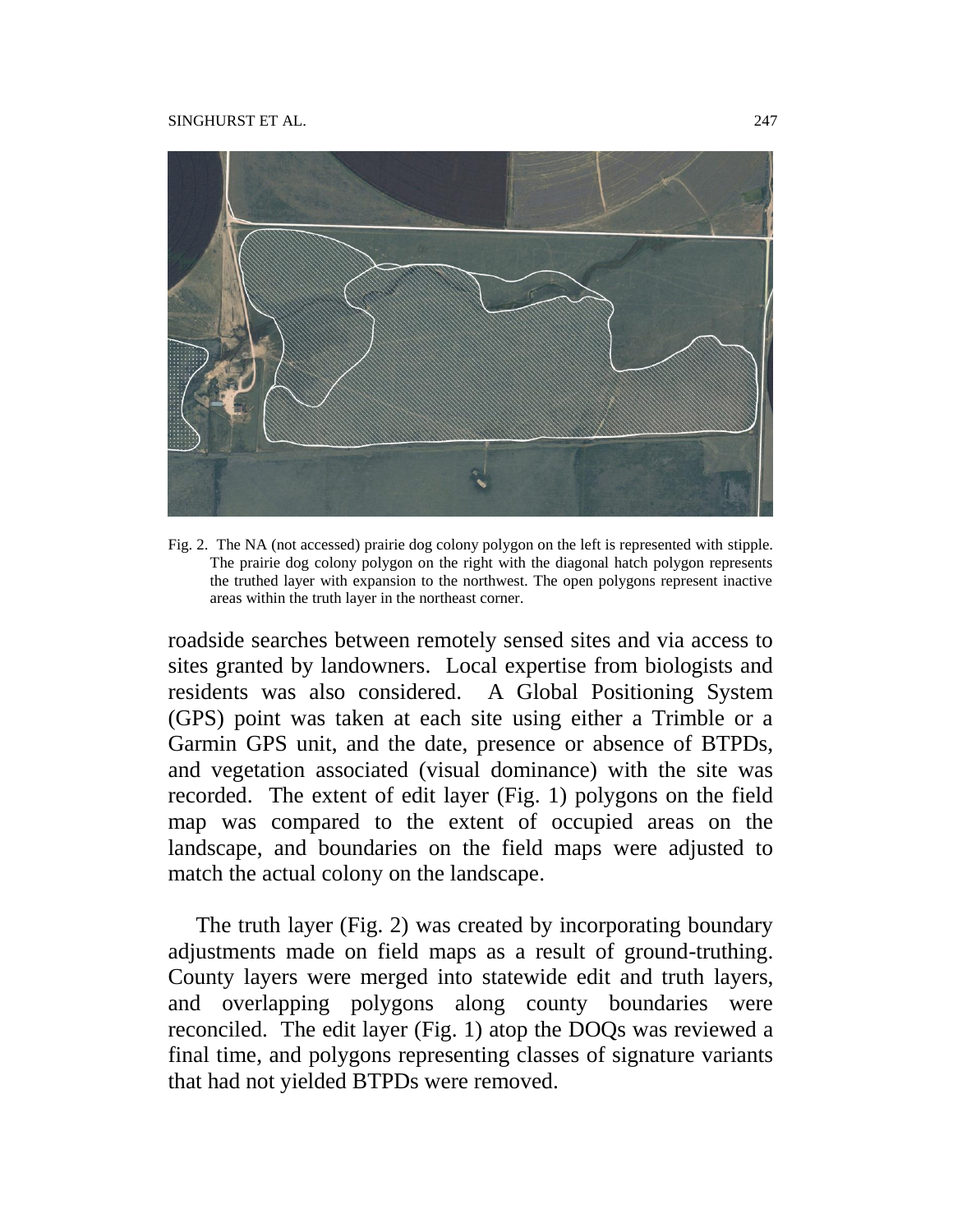The edit layer was split into two layers. The first, the calculation layer, contained edit layer polygons accessed during groundtruthing. Polygons in the calculation layer represented inactive sites with no field evidence of BTPDs, inactive sites with abandoned mounds, and active sites without boundary adjustments noted on the field maps. The second layer, the NA (not accessed) layer (Fig. 2), contained edit layer polygons not accessed during ground-truthing.

The current population of BTPDs in Texas was estimate using the following formula:

```
best estimate = truth + [(truth / calculation) \times (NA)],
```
where truth, calculation, and NA represented the total area of polygons in the corresponding layers. The minimum aerial estimate was defined as the area of the truth layer, and the maximum aerial estimate was the sum of the areas of the truth and NA layers.

Polygons within 200 m of one another were defined as belonging to the same colony, using the formula above, where truth, calculation, and NA represented the total numbers of colonies in the corresponding layers. The minimum estimate was the number of colonies in the truth layer, and the maximum estimate was the sum of the number of colonies in the truth and NA layers.

The occupied areas of ground-truthed polygons were removed from corresponding edit-layer polygons to create a layer representing unoccupied areas of ground-truthed colonies adjacent to occupied areas. If a colony on the landscape had shifted outside of the edit-layer polygon, the polygon was re-examined atop the corresponding DOQ to determine whether the additional area should have been included in the edit layer (i.e. interpretation error). The edit layer was adjusted as needed, using the improving knowledge of BTPD signature variants as a guide. The resulting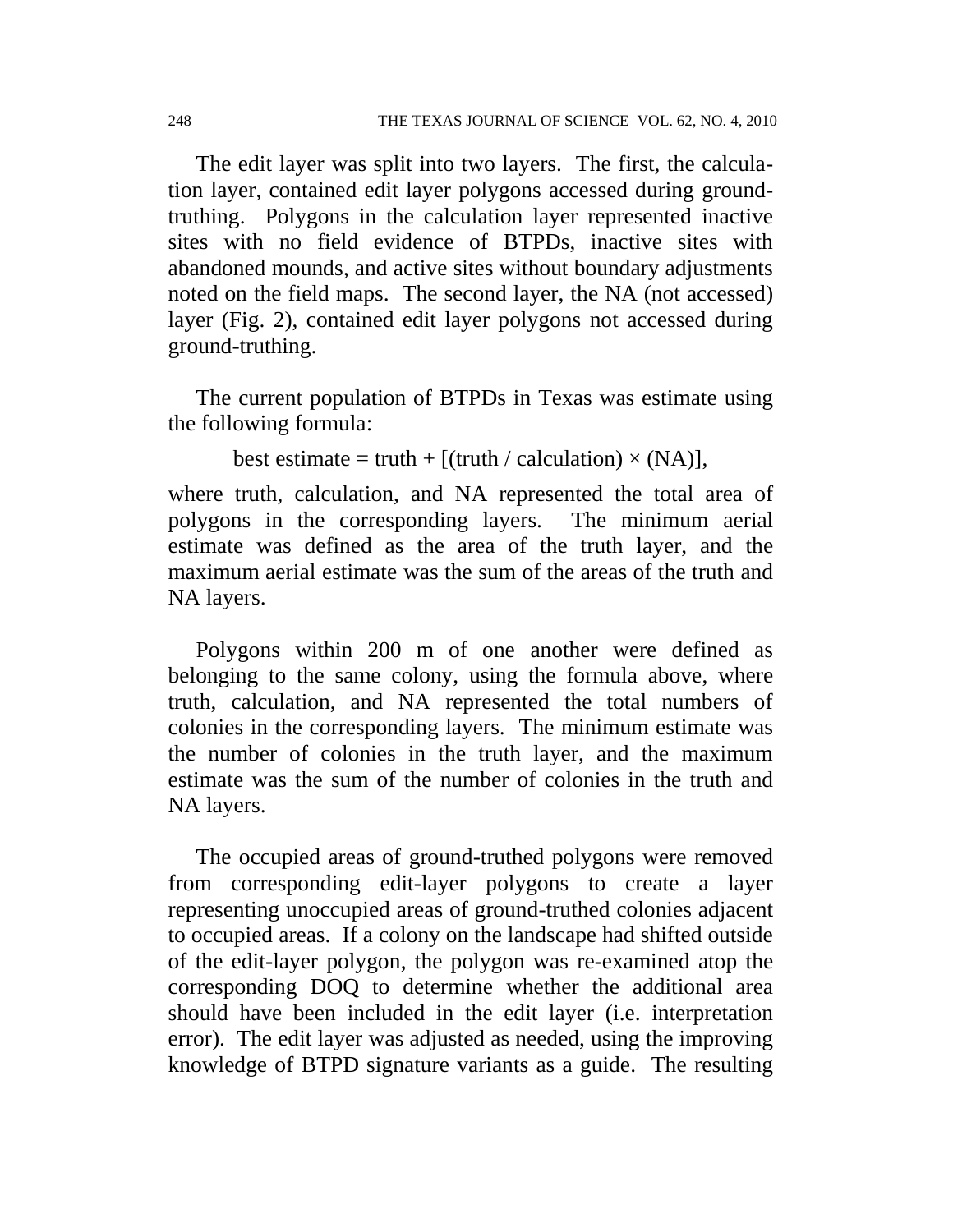layer was used to estimate the mean rate of occupancy of colonies. The best and maximum aerial estimates were adjusted to reflect occupancy.

Colonies in the northern High Plains suffered an outbreak of sylvatic plague in 2003 and had lost an estimated 1,050 ha of BTPDs by May 2004. This loss was accounted for in the estimates, but no assumptions were made about losses beyond May.

*Comparing historical and current distributions*.A layer of points was created from historical BTPD records, digitizing versions of historical range maps of the BTPD in Texas (Bailey 1905; Cottam & Caroline 1965; Cheatheam 1977) and merging the versions into one polygon. This historical range polygon encompassed all but two historical records, which were classified as outliers. Additionally, a description of the historical Rolling Plains megatown between Clarendon and San Angelo (Merriam 1902) was translated into a digital approximation of the town perimeter. This description was compared to the current population within this perimeter estimated in this study.

The current truth layer was converted into a layer of points representing the geographic centers, or centroids, of current BTPD colonies. This layer of points was translated into a polygon representing the current range of the BTPD in Texas, and the current point and polygon layers were compared to the historical layers.

*Evaluating BTPD complexes.*-Following Luce (2003), a complex of BTPDs was defined to be a group of disjunct colonies with perimeters  $\leq$ 7 km apart. The truth layer was buffered by 3.5 km to create a minimum version of BTPD complexes, and the area of occupied colonies contained was calculated within each complex. The truth and NA layers were jointly buffered by 3.5 km to create a maximum version of BTPD complexes, and the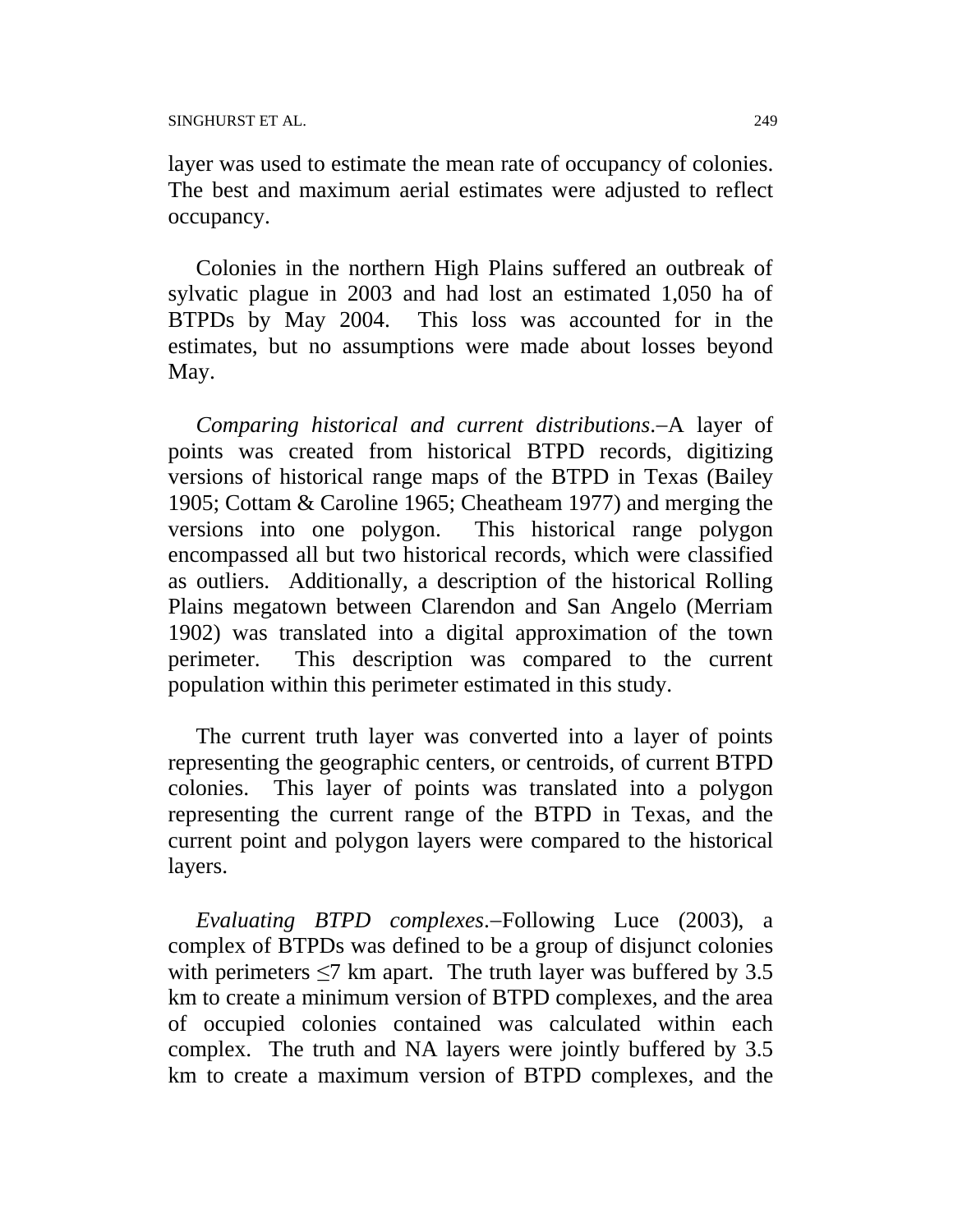area of occupied colonies contained was calculated within each complex. Following recommendations of the multi-state BTPD management plan (Luce 2003), the number of BTPD complexes was estimated >2,023 ha and the percentage of the current population occupying complexes >404 ha.

*Characterizing vegetation.*-Definitions of vegetative alliances and associations (NatureServe 2006) were defined to characterize the ecosystems colonized by the BTPD in Texas. Ecosystems included the Great Plains Shortgrass Prairies Ecosystem, the Great Plains Playa Lakes Ecosystem, the Southern Great Plains Mesquite Woodlands and Shrublands Ecosystem, the Southern Great Plains Deep Sand Shrublands Ecosystem, and the Great Plains Mixed Grass Prairies Ecosystem (NatureServe 2006). The following three anthropogenic systems were included: croplands, old fields, and conservation reserve program fields.

### **RESULTS**

*Estimating historical distribution*.–Historical records of BTPDs were found in 114 Texas counties, four of which were classified as relocations (Fig. 3). Records were widely distributed throughout the High Plains, Rolling Plains, Edwards Plateau, and Trans-Pecos Ecoregions. Historical records also reached into the western Cross Timbers and Prairies Ecoregion. One outlying record was found in the northern Blackland Prairies Ecoregion.

*Estimating current distribution*.—Between 2000 and 2004, occupied BTPD colonies in 73 Texas counties were groundtruthed, and reports of occupied colonies in Reeves, Irion, and Tarrant Counties were received (Fig. 4). The edit layer was created from 6,408 digitized polygons around remotely sensed BTPD signatures; 56.7% ( $n = 3,632$  of 6,408) of the polygons were ground-truthed to create the truth layer.

Polygons within 200 m of one another were defined as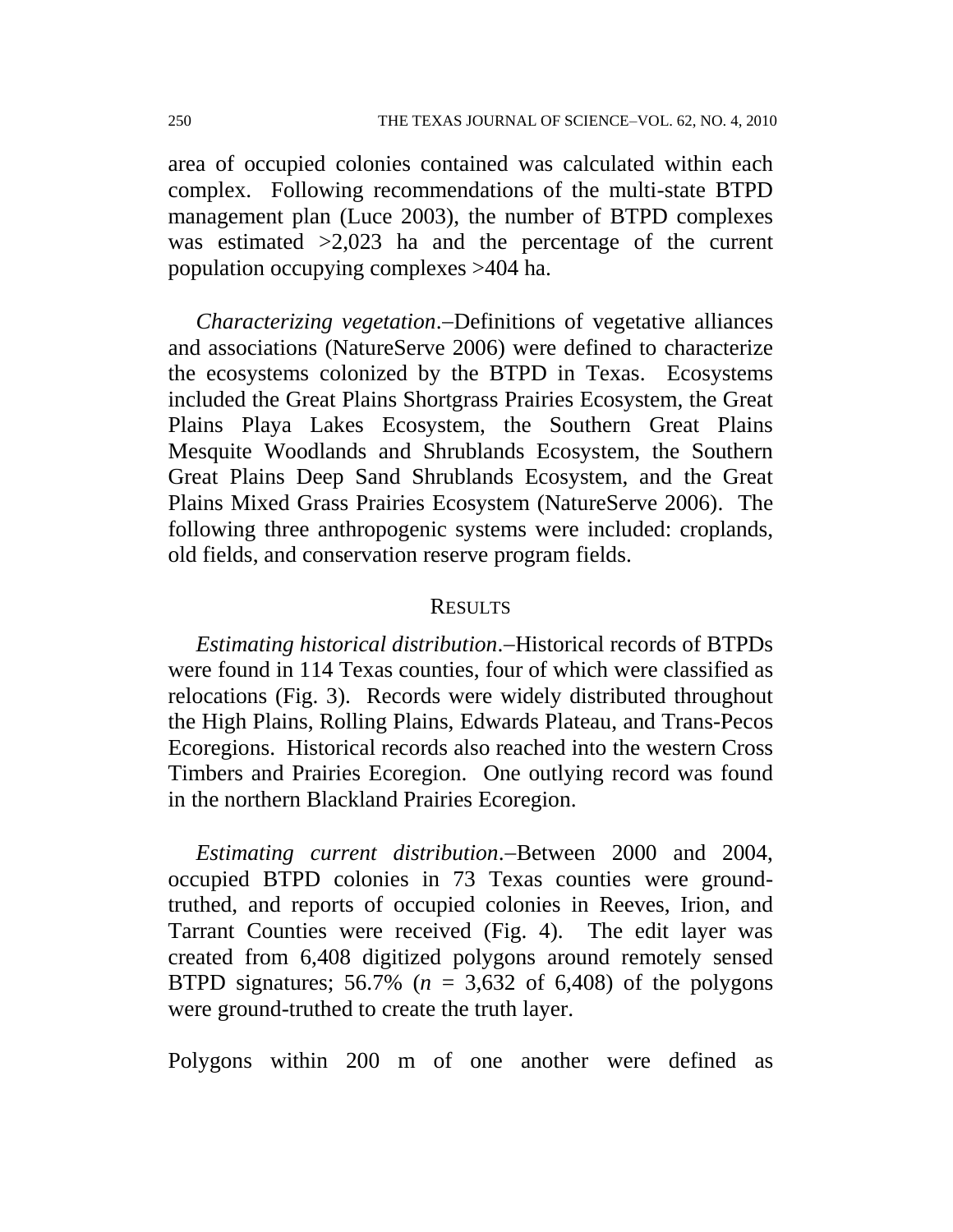

Fig. 3. Estimated historical (pre-2000) distribution of the black-tailed prairie dog in Texas.

belonging to the same colony, and  $58.5\%$  ( $n = 2,695$  of 4,608) of the remotely sensed colony signatures were ground-truthed, finding  $62.2\%$  ( $n = 1,676$  of 2,695) to represent occupied colonies. Between 1,676 - 3,590 colonies in Texas were found, with an estimate of 2,870 colonies. Of the total area of signatures remotely sensed, 62.7% (50,300 ha) were ground-truthed, with 72.4% (36,400 ha) to be occupied. Between 36,400–66,300 ha of occupied areas in colonies were found, with an estimate of 58,100 ha (Table 1, Raw Data).

Occupied portions of ground-truthed colonies varied from 0.03- 1,420 ha with a mean occupied area of 21.7 ha. Seventeen colonies  $(1.34\%, n = 1.676)$  that were  $>200$  ha were groundtruthed, 43 colonies (2.68%) from 100-200 ha, 98 colonies (6.57%) from 50-100 ha, 550 colonies (35.2%) from 10-50 ha, 859 colonies (48.6%) from 1-10 ha, and 109 colonies (5.63%) <1 ha.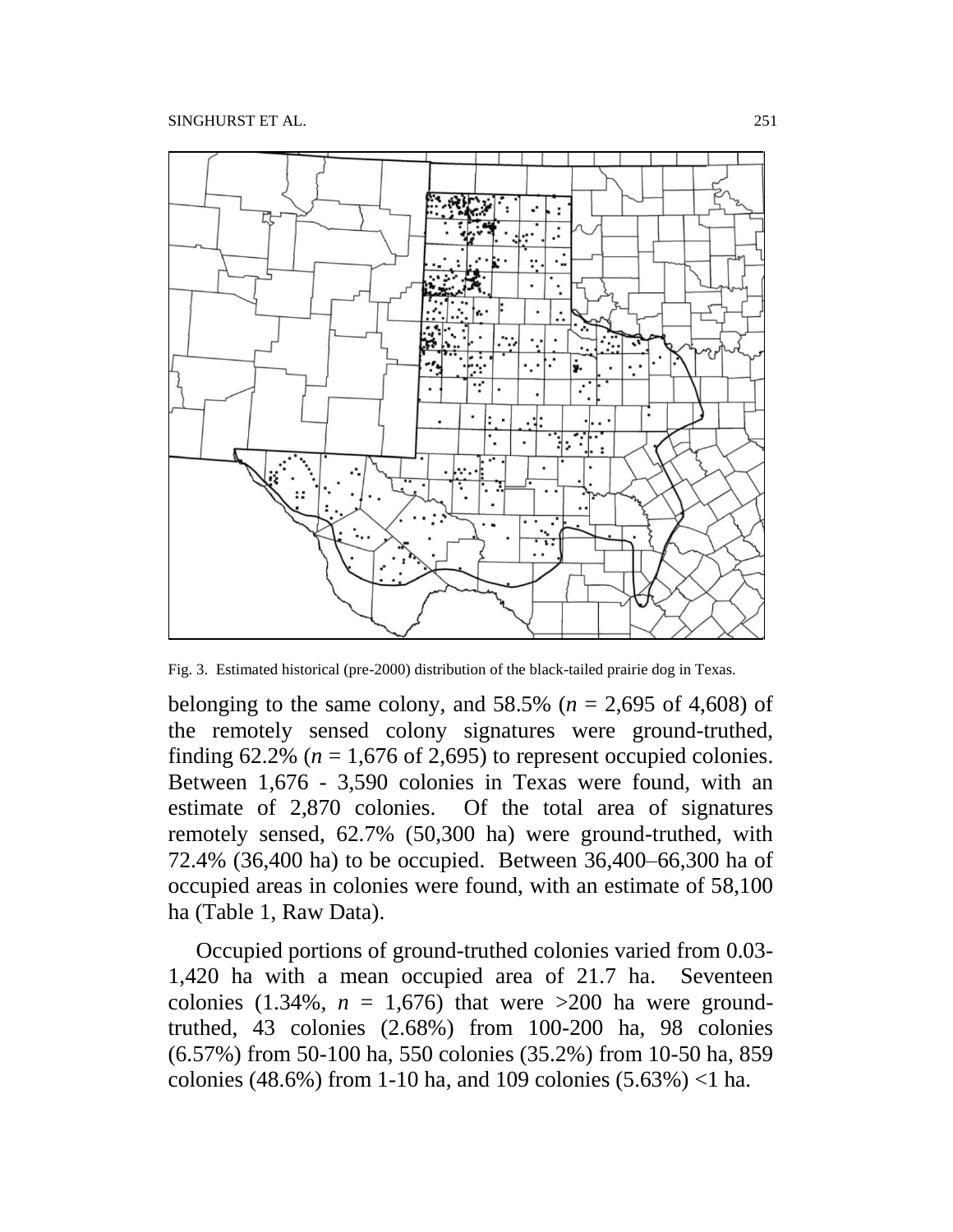

Fig. 4. Estimated current (2002-04) distribution of the black-tailed prairie dog in Texas.

The mean rate of occupancy of ground-truthed colonies was 77.8%, so the maximum and best aerial estimates were adjusted to assume 22.2% of NA layer colonies were unoccupied. With the adjustment, the maximum aerial estimate became 59,700 ha and the best aerial estimate became 53,300 ha (Table 1, Adjusted for Occupancy).

*Comparing historical and current distributions.* Of the historical records in the High Plains Ecoregion, 59.7% were found, whereas 84.4% of the current colonies were in the High Plains. For both historical and current distributions, colonies were found to be more densely distributed in the northern and central High Plains than in the southern High Plains (Fig. 3 and Fig. 4).

Throughout the Rolling Plains Ecoregion, 18.3% of the historical records were found, whereas 7.66% of current colonies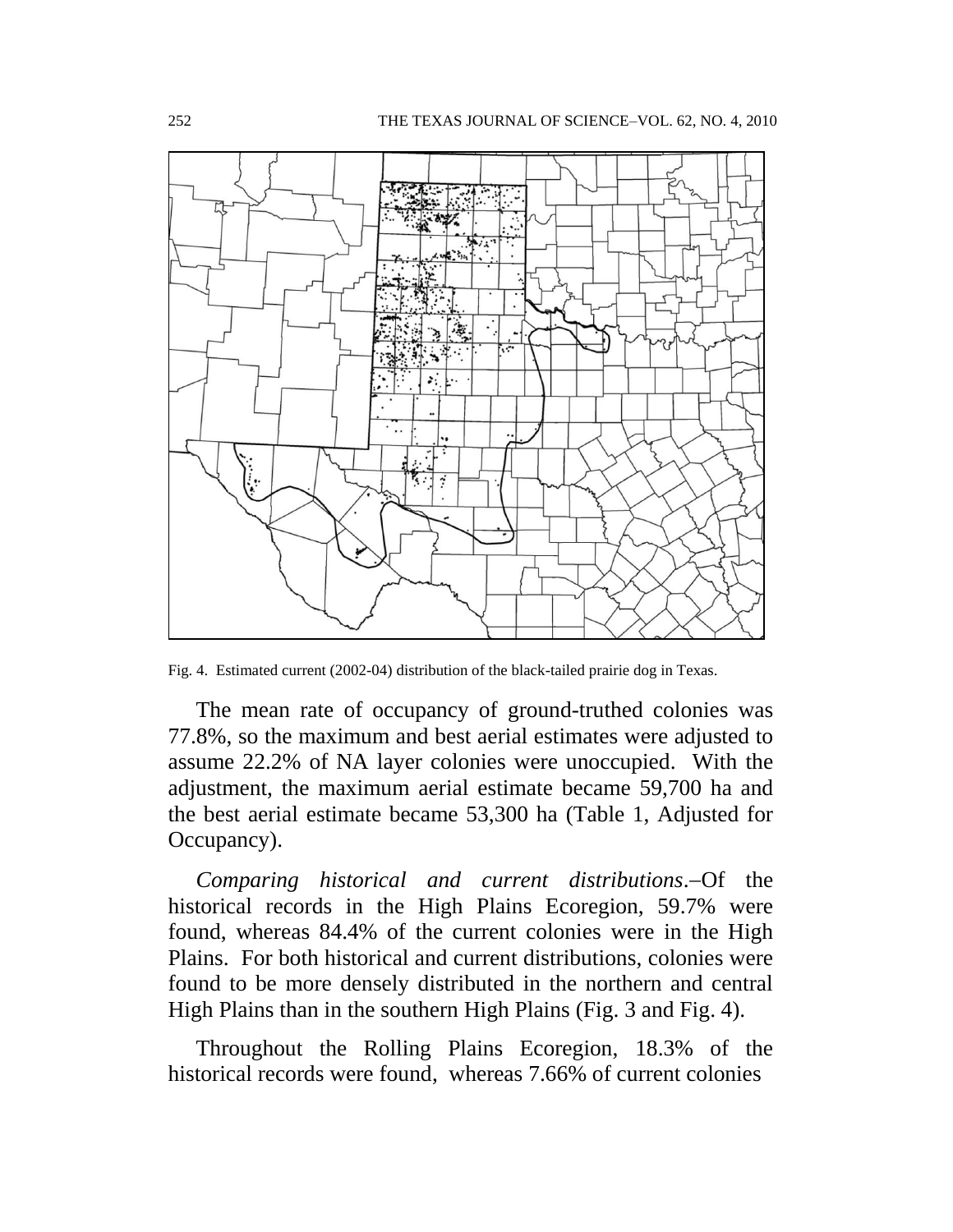#### SINGHURST ET AL. 253

Table 1. Summary of black-tailed prairie dog population estimates. Data adjusted for occupancy assume inaccessible colonies were 77.8% occupied. Data adjusted for imagery assume 10.8% more colonies and 11.3% more area.

| Prairie dog population estimates |          |           |
|----------------------------------|----------|-----------|
|                                  | Colonies | Area (ha) |
| Raw data                         |          |           |
| min.                             | 1676     | 36,400    |
| best                             | 2870     | 58,100    |
| max.                             | 3590     | 66,300    |
| Adjusted for occupancy           |          |           |
| min.                             | 1676     | 36,400    |
| best                             | 2870     | 53,300    |
| max.                             | 3590     | 59,700    |
| Adjusted for imagery             |          |           |
| min.                             | 1860     | 40,500    |
| best                             | 3180     | 59,300    |
| max.                             | 3980     | 66,400    |

were found scattered throughout the Rolling Plains. Most current colonies were found in the northern quarter of the ecoregion. Both historical records and current colonies were virtually absent from the Canadian Breaks (Fig. 3 and Fig. 4). Within the perimeter of the historical Rolling Plains megatown between Clarendon and San Angelo, 183 widely scattered colonies totaling 1,840 ha were located, whereas early researchers reported the megatown as covering nearly 6.5 million ha between the two Texas towns (Merriam 1902; Bailey 1905).

Throughout the northern half of the Edwards Plateau Ecoregion, 6.82% of historical records were found. Historical records were much more sparse on the eastern plateau. Scattered throughout the northwestern Edwards Plateau 3.43% of current colonies were found, but they were concentrated near where the plateau meets the High Plains. Both historical records and current colonies were absent from the Balcones Canyonlands (Fig. 3 and Fig. 4).

Throughout the Trans-Pecos Ecoregion, 13.5% of historical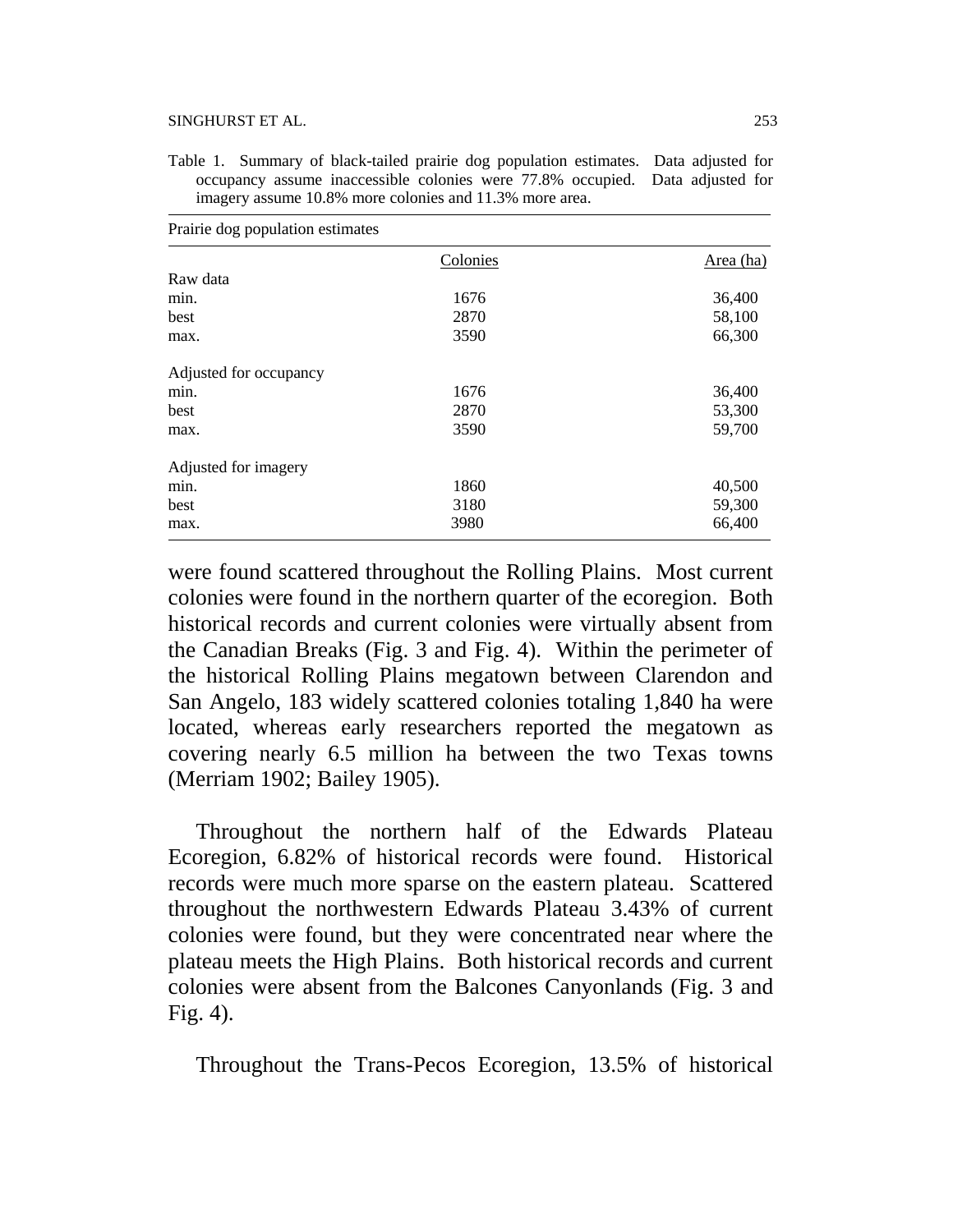records were found and were sparse in the eastern Trans-Pecos. Only 3.22% of current colonies were found in scattered clusters in the ecoregion (see Discussion: Estimating current distribution). Both historical records and current colonies were absent from Big Bend National Park (Fig. 3 and Fig. 4).

Scattered throughout the northwestern quarter of the Cross Timbers and Prairies Ecoregion, 1.69% of historical records were found. Historical records were most dense in the area between the Red River and the Rolling Plains. One historical outlier was found near the border of Bell and Coryell Counties (Normand 1993). In the Cross Timbers and Prairies, 1.29% of current colonies were concentrated near the northernmost border with the Rolling Plains. A current report of a colony was received in Tarrant County; the colony might be the descendant of relocation (Fig. 3 and Fig. 4).

One historical outlier in the Blackland Prairies Ecoregion (Flores 1985) was found, and no reports of current colonies were received in the ecoregion (Fig. 3 and Fig. 4). For this reason, no remote sensing work was performed in the region.

Based on these results, the range of the BTPD in Texas had receded from the southern and eastern historical boundaries and from the western historical boundary in the Trans-Pecos (Fig. 3 and Fig. 4). The distribution of the BTPD had declined more in the Rolling Plains Ecoregion than elsewhere, and the distribution was more stable in the High Plains than in other regions.

*Evaluating BTPD complexes*.—Depending on the data layers used, 2–6 BTPD complexes >2,023 ha in Texas were found. Buffering only the truth layer, only two complexes >2,023 ha were found, occurring in the northern High Plains. The largest of these contained >10,000 ha of occupied colonies. When the truth and NA layers were jointly buffered, six complexes >2,023 ha were found, occurring on the High Plains  $(n = 4)$ , on the western edge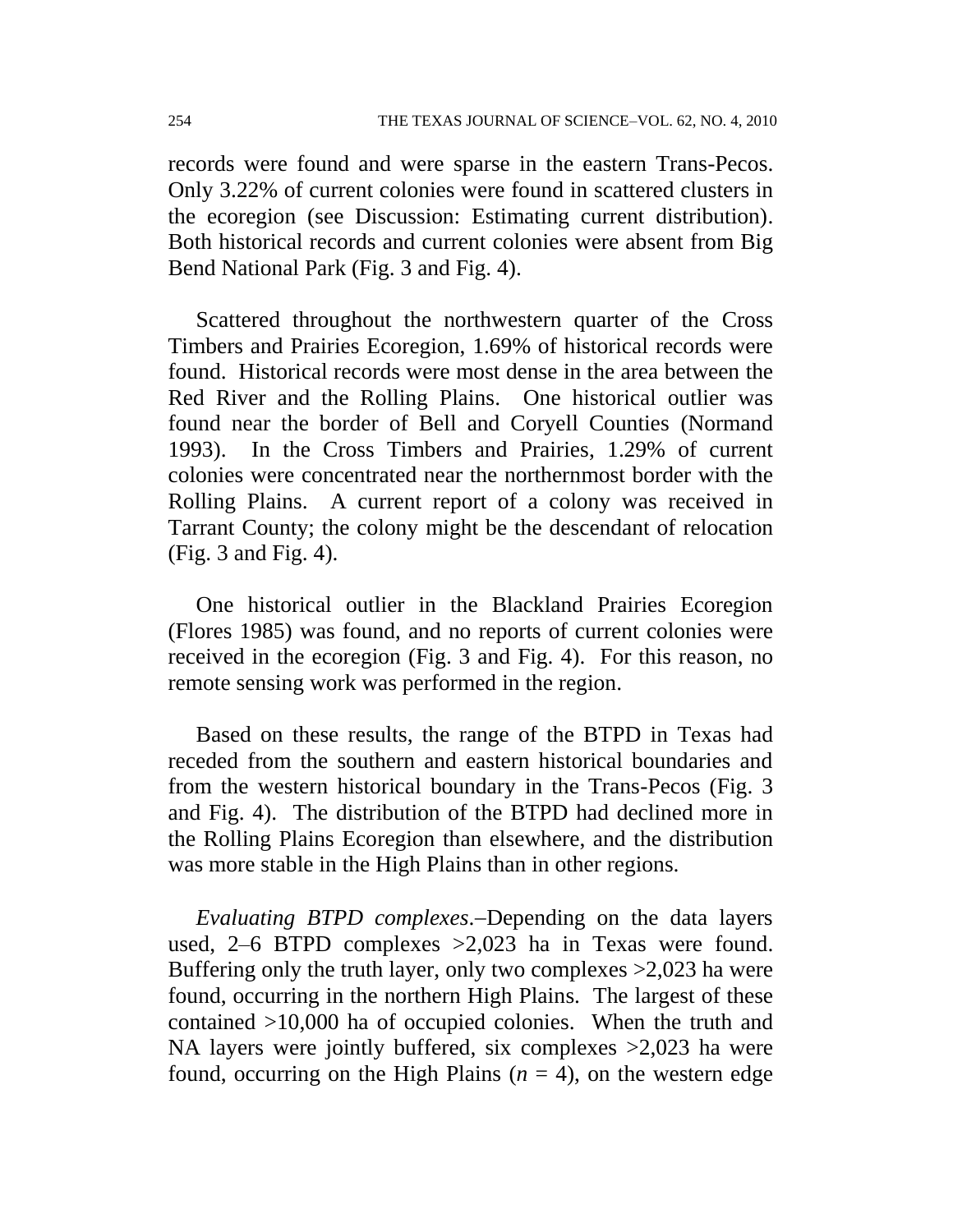of the Edwards Plateau  $(n = 1)$ , and in the Trans-Pecos  $(n = 1)$ . The largest complex from the jointly buffered layers contained >20,000 ha of occupied colonies. Of the BTPDs in Texas, 40- 80% were living in complexes >404 ha. The 2004 NAIP imagery showed 10.8% more colony signatures and 11.3% more area of colony signatures than on the 1994-97 DOQs. Adjusting colony estimates to reflect improvement in imagery, between 1,860–3,980 colonies in Texas were found with a best estimate of 3,180 colonies. After adjustments, 40,500–66,400 ha of BTPD colonies were found with a best estimate of 59,300 ha (Table 1).

#### **DISCUSSION**

*Estimating historical distribution*.-BTPD advocates have used an historical baseline of 800 million animals to compare to the current population of BTPDs in Texas. Bailey (1905) calculated the number by doubling Merriam's (1902) estimation of animals in the megatown between Clarendon and San Angelo. The megatown reportedly cut a continuous, 161-km-wide swath between the two Texas towns. Merriam used a mean density of 62 BTPD/ha to estimate the number of animals in the  $64,750 \text{ km}^2$ megatown. Merriam's mean density figure was high relative to the observations in this study of the counties encompassing the megatown. King (1955) reported mean densities >21 BTPD/ha from three years of measurements and an anecdotal density >86 BTPD/ha.

The assumption that BTPDs occupied the entire  $64,750 \text{ km}^2$  of the megatown is probably incorrect for three reasons. First, BTPD colonies shift on the landscape when the animals exhaust food resources in an area and then move towards fresh vegetation (King 1955, Hoogland 1995). Second, though BTPDs will dig test holes in many types of soil, they normally abandon holes in rocky soils to colonize tight, clayey soils (King 1955, Buseck et al. 2005). Third, BTPDs avoid colonizing slopes >10% (Buseck et al. 2005) and prefer slopes of 2–5% with well-drained soil (Vermeire et al. 2004). Sloping drainages, rivers basins, and rocky outcrops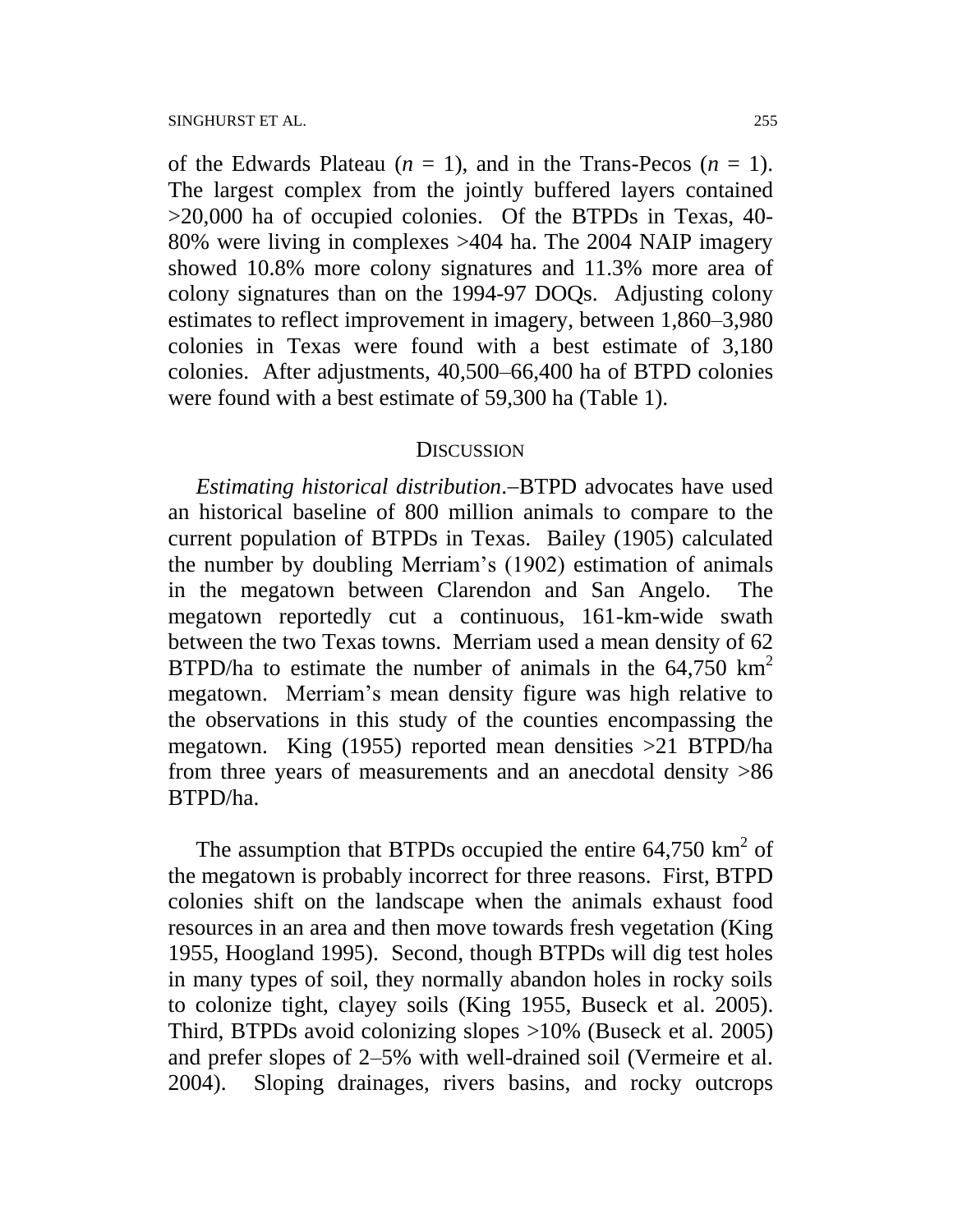interrupt grasslands within the perimeter of the Rolling Plains megatown, all features which are not normally suitable for BTPD colonization. Historical observers were probably not describing a continuous town but were reporting that they were rarely away from the sight and sound of BTPDs between Clarendon and San Angelo.

Even if the assumptions made to estimate an historical population of 800 million BTPDs in Texas were correct, the population might have been increasing at the time for both climatic and anthropogenic reasons. Because the assumptions and conditions integral to the historical estimate were not justifiable by the authors of this study, the historical estimate was not used as a baseline to which to compare the current Texas population.

The historical distribution in this study was conservative for three reasons. First, although the Tarrant, Smith, Fayette, and Bexar county historical records were classified as relocations, the Tarrant and Bexar county records might have been classified as natural occurrences south and east of the historical range. Second, classifying the Bell and Lamar county historical records as outliers, rather than as part of the contiguous range, confined the historical range to areas where clusters of historical records were found. The methodology in this study for accumulating BTPD records was not exhaustive, so clusters of records may exist in areas not included in the historical distribution. Third, the degree to which the BTPD occupied mixed–grass prairies remains unresolved. Mixed–grass prairies existed throughout the Cross Timbers and Prairies and Blackland Prairies ecoregions, but some researchers believe that the prairies were suitable for the BTPDs only after disturbance reduced the height of the vegetation (Vermeire et al. 2004). Droughts in the last quarter of the  $19<sup>th</sup>$ century (Bailey 1905; Haley 1953), coupled with increased grazing pressure and predator control resulting from settlement, may have facilitated the expansion of the BTPD into formerly marginal habitats (Bailey 1905; Haley 1953; Vermeire et al.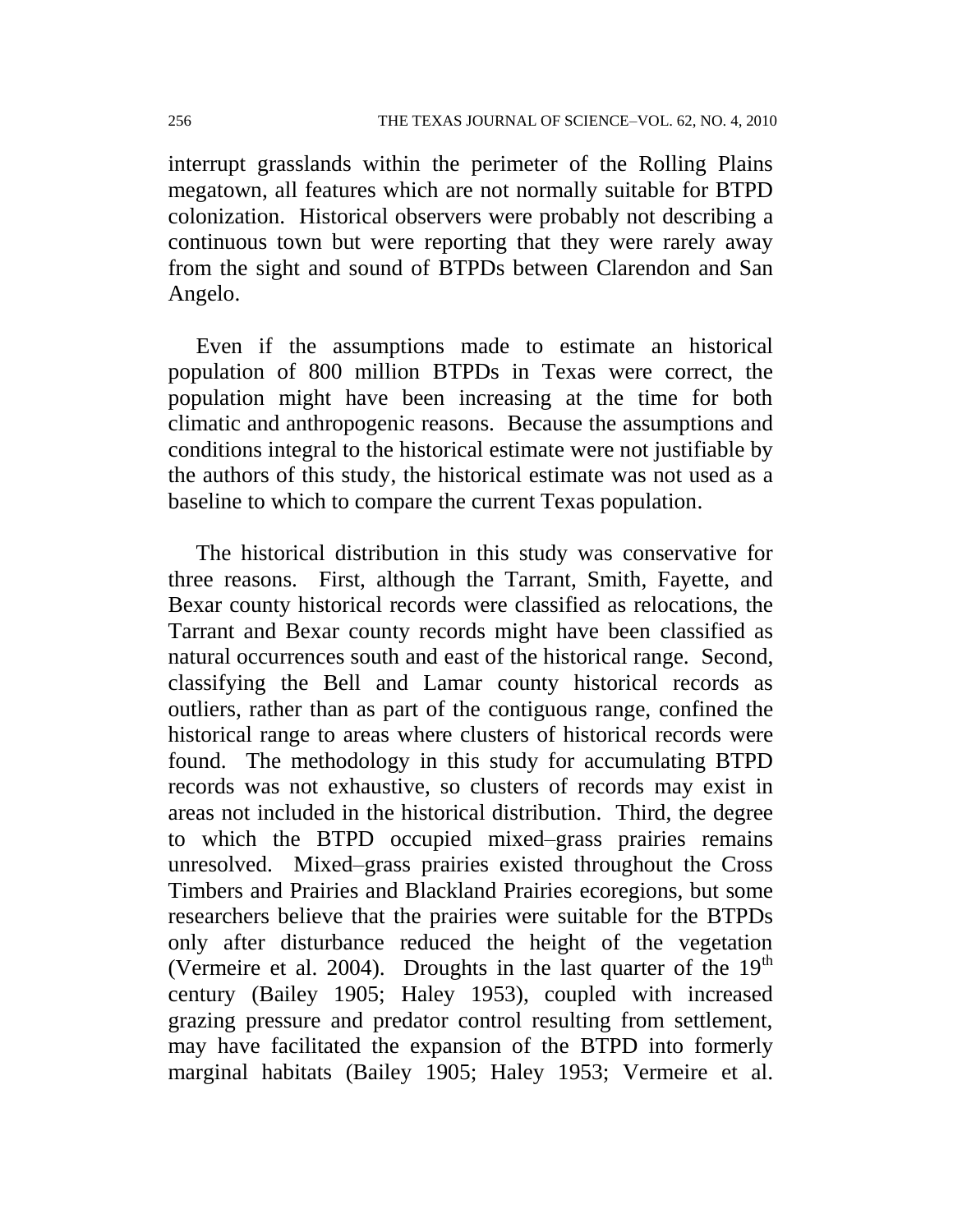SINGHURST ET AL. 257

2004). A BTPD reintroduction attempt in Callahan County may corroborate this hypothesis. Reintroduction failed twice during years of average and above average rainfall only to succeed after a drought had reduced the height of the vegetation on the site. The landowner and project manager posited reduced cover for predators as the reason for eventual success (J. Wood, U. S. Department of Agriculture, pers. comm.).

Classifying the Bell and Lamar county historical records as part of the contiguous range, classifying the Tarrant and Bexar county records as natural occurrences, and assuming that undisturbed mixed–grass prairies were more than marginal habitat for the BTPD could have placed the species in >130 Texas counties.

*Estimating current distribution*.Equating colonies with polygons overstated the number of colonies, since disjunct populations of BTPDs were found separated by a road, a draw, or unoccupied mounds. An extreme example occurred where five small patches of occupied mounds were found remaining within a poisoned colony. Clearly, the five polygons did not represent five separate colonies but rather the disjunct remnants of a single colony.

In defining polygons within 200 m of one other to be part of the same colony, the average maximum distance at which we could hear a BTPD alarm call was estimated. The assumption was that disjunct populations derived colonial benefits from each other when alarm calls were audible among populations, with BTPDs hearing an alarm call at least as well as human beings. A generic 200 m buffer, however, mistakenly implied a BTPD might hear an alarm call from one mesquite opening to another as well as across open grasslands.

In the search for a definition of a BTPD colony, the historical megatown between Clarendon and San Angelo was considered. The historical perimeter of the town encompassed 183 current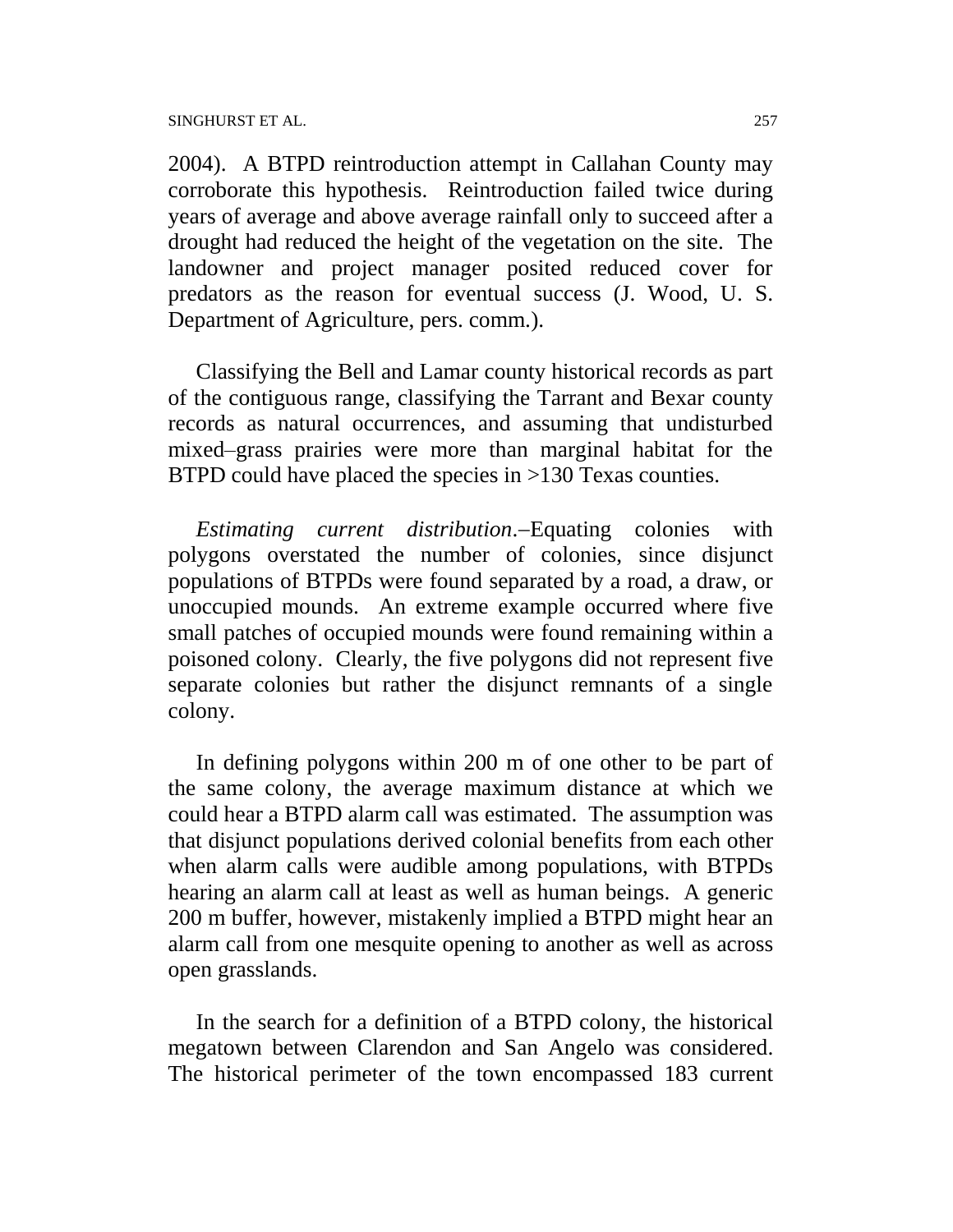colonies by the definition. The colonies might be classified either as subpopulations of a fragmented historical colony or as individual current colonies. For this reason, a colony might require definition on the landscape on an individual basis. Although a mean rate of occupancy of a colony of 77.8% was found, occupancy rates >90% were observed on shortgrass prairies in the High Plains and <20% in desert habitats in the Trans-Pecos.

The current estimates in this study were conservative for two reasons. First, the entire potential historical range of the BTPD in Texas was not remotely sensed. The Trans-Pecos ecoregion contained vast tracts of land that were out of sight of roadsides, creating more uncertainty about BTPD populations there than in other ecoregions. Reported colonies and historical records were utilized more than direct remote sensing work in the Trans-Pecos more so than in other ecoregions because the arid Trans-Pecos habitat resulted in high reflectance in the DOQs. The reflectance made large areas of the Trans-Pecos look like BTPD signature variants. In this ecosystem, 60% of the historical range of the BTPD was remotely sensed, and 2,300 ha of occupied colonies were ground-truthed. The colonies might represent only a fraction of the population in the Trans-Pecos. Another area included the southernmost and easternmost portions of the historical range. Less remote sensing work was performed there because fewer recent reports of BTPDs were received in those areas. Isolated colonies not represented in the data might exist in the area and would affect the current range. The potential colonies would not significantly affect aerial and colonial estimates.

The second reason the current estimates of this study were conservative was that the methodology contained two procedures that restricted the magnitude of the estimates. The first procedure occurred before ground-truthing, when polygons from the raw layer representing the lowest probability signature variants were removed. The second procedure occurred after ground-truthing, when polygons from the edit layer representing classes of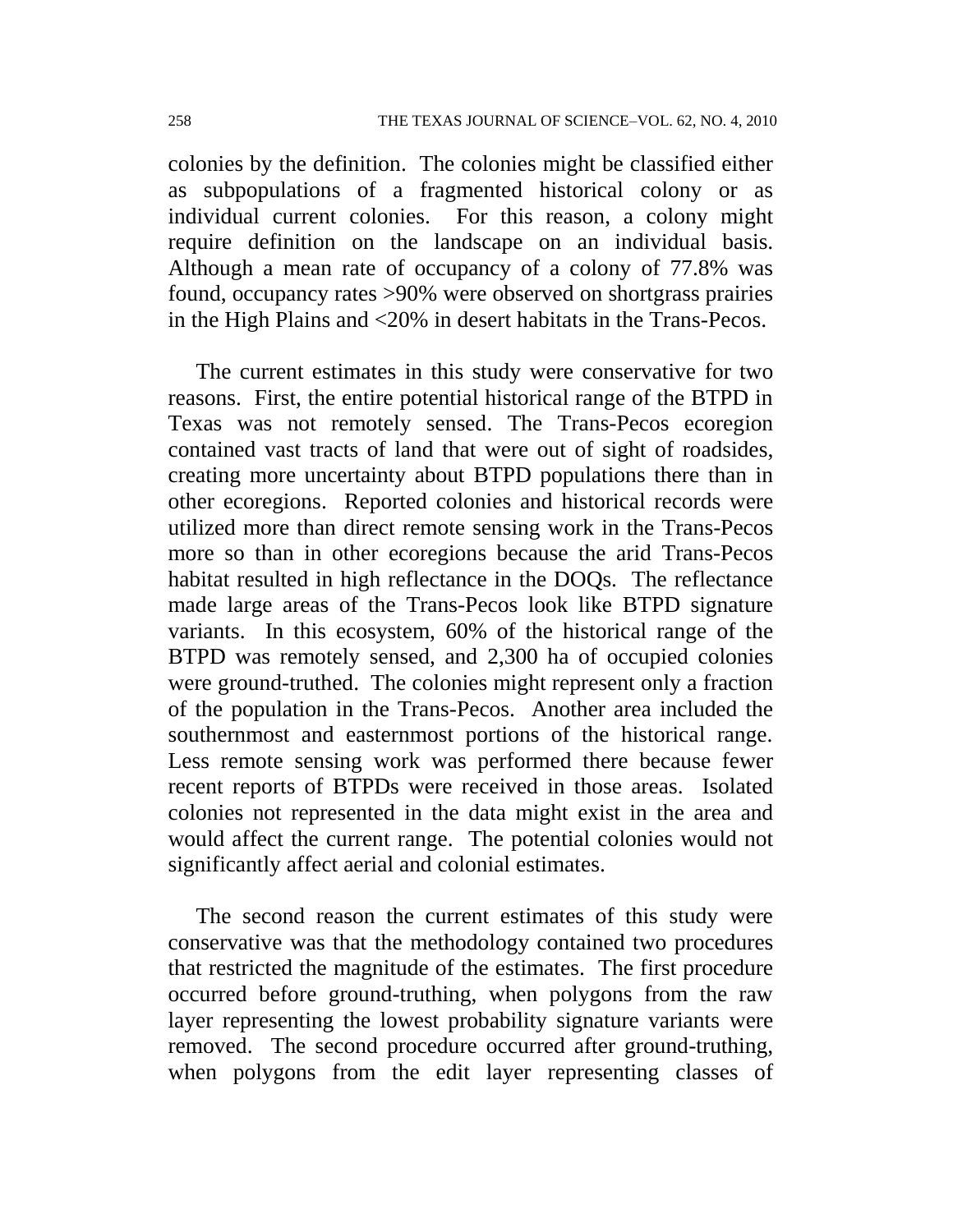signature variants that had not yielded BTPDs were removed. The examination of the results on top of 2004 NAIP imagery confirmed that some polygons removed would have remained in the dataset had the NAIP imagery been used instead of the 1994- 97 DOQs. An underlying assumption was that BTPD colonies are relatively stable over a 3-5 year period. This assumption was supported by post-inventory observations from 2005-2007.

General conclusions about trends in the Texas BTPD population were drawn, but historical data could not be precisely compared to current data for three reasons. First, no well-defined study area from a previous inventory was found to compare to this study area. Second, no well-defined historical data was found to compare to the current population data in this study. Third, no well-defined methods from previous studies were found to validate comparisons to estimates generated by methods in this study (see Bailey 1905, Cottam and Caroline 1965, U. S. Department of Agriculture Soil Conservation Service 1973, and Cheatheam 1977).

*Estimating effects of imagery*.-Some BTPD signatures appearing as variants on 1994-97 DOQs appeared as puck and halo signatures on 2004 NAIP imagery. Similarly, signatures not interpretable on DOQs were interpretable on NAIP imagery. This was true even though the DOQs were in *.tif* and *.img* formats and NAIP imagery was in compressed *.sid* format. Future researchers will need to be aware of the formats and technical specifications of future imagery used to generate comparisons to the population data from this study. Resolution and type of color used will be especially relevant, since NAIP imagery subsequent to 2004 has varied from 1-2 m resolution and has varied from false color with infrared to true color.

*Management implications*. The diverse emotional responses triggered by the BTPD will continue to be a factor in management efforts affecting the species, but with more landowners managing lands for wildlife, a BTPD recovery program may generate more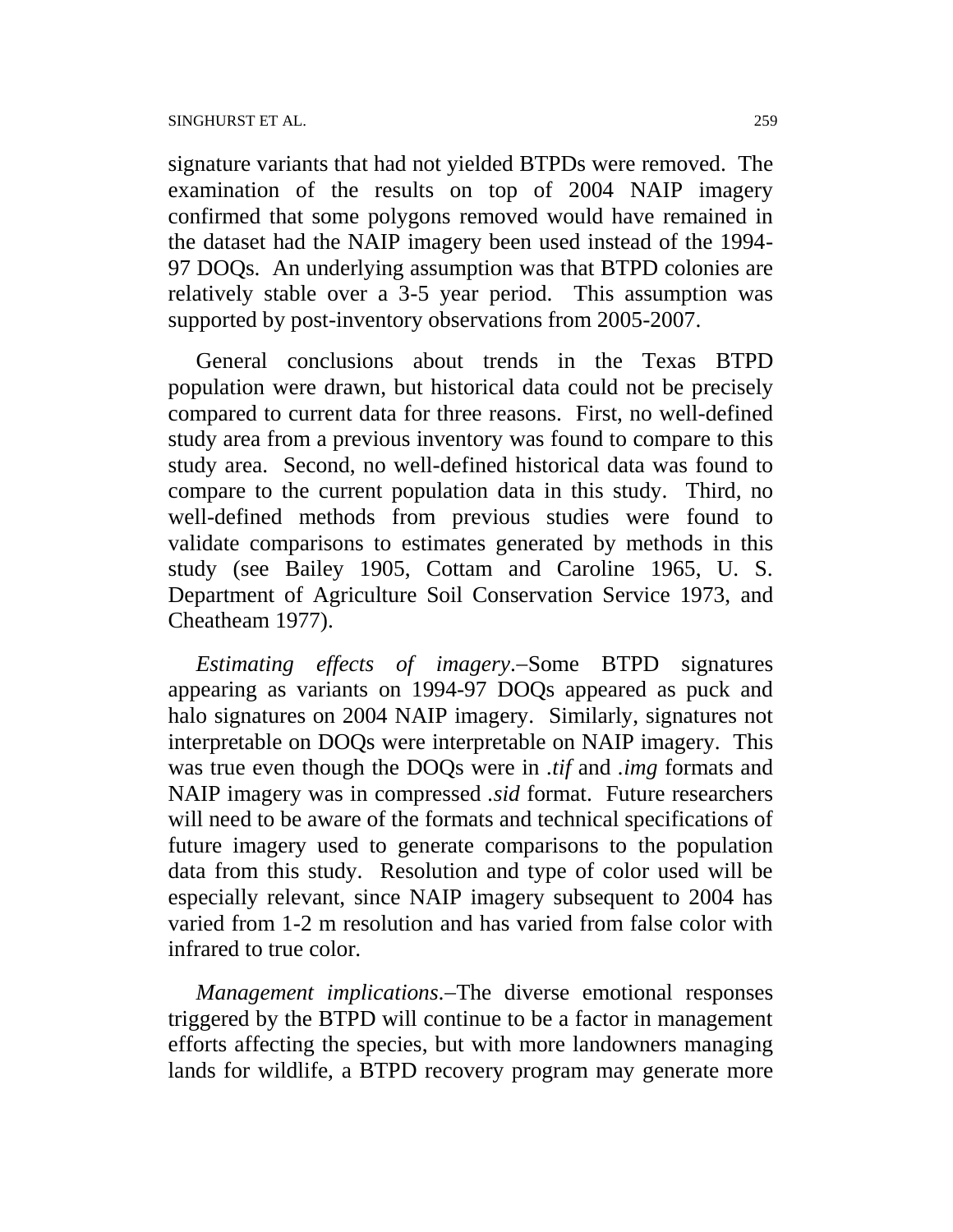interest. The dependence of the black-footed ferret on BTPD metapopulations may increase interest in recovery programs for both species on lands located within complexes >2,023 ha.

In areas with frequent sylvatic plague outbreaks, fragmentation of BTPD complexes may benefit the BTPD, since plague is more devastating in areas with dense concentrations of BTPDs than in areas with isolated colonies (Luce 2003). Since the 2003 outbreak in the northern High Plains occurred in the largest BTPD complex in Texas, black-footed ferret recovery programs there may be affected. The threat posed by plague justifies the goal in BTPD management plans (Luce 2003, Texas BTPD Working Group 2005) to maintain colonies in 75% of the historical range of the species. Distance from an epidemic is the only defense against plague (Luce 2003), so colonies far from an epidemic represent potential recovery populations.

#### ACKNOWLEDGMENTS

The U. S. Fish and Wildlife Service funded this project. Dr. C. Boal and A. Pruett from Texas Tech University developed the data for 12 counties in the Texas High Plains. D. Butler and R. Stout developed the ground-truthing methods while they ground-truthed 40 counties. J. Bonner, D. Cook, D. Lucia, K. McGinty, M. Miller, M. Sumner, and D. Wright shared their contacts and expertise. C. Brancel and J. Wicker assisted with ground-truthing. D. Garcia assisted in the Rita Blanca National Grassland. D. Holdermann and T. Bone provided support in the Trans-Pecos. The late L. Miller shared his knowledge of BTPDs colonies in the counties surrounding San Angelo. B. Burleson, V. Sybert, and M. Sullins provided unique information about the BTPDs historical distribution. J. Ray's detailed digital data improved our dataset and guided our procedural definition. Dr. E. Zimmerman and C. Biggs from the University of North Texas added colonies to our dataset. G. Fore gave us a unique look at BTPD colonies in the Trans-Pecos. J. Woodand R. Burns, U. S. Department of Agriculture, provided exceptional access to their relocation in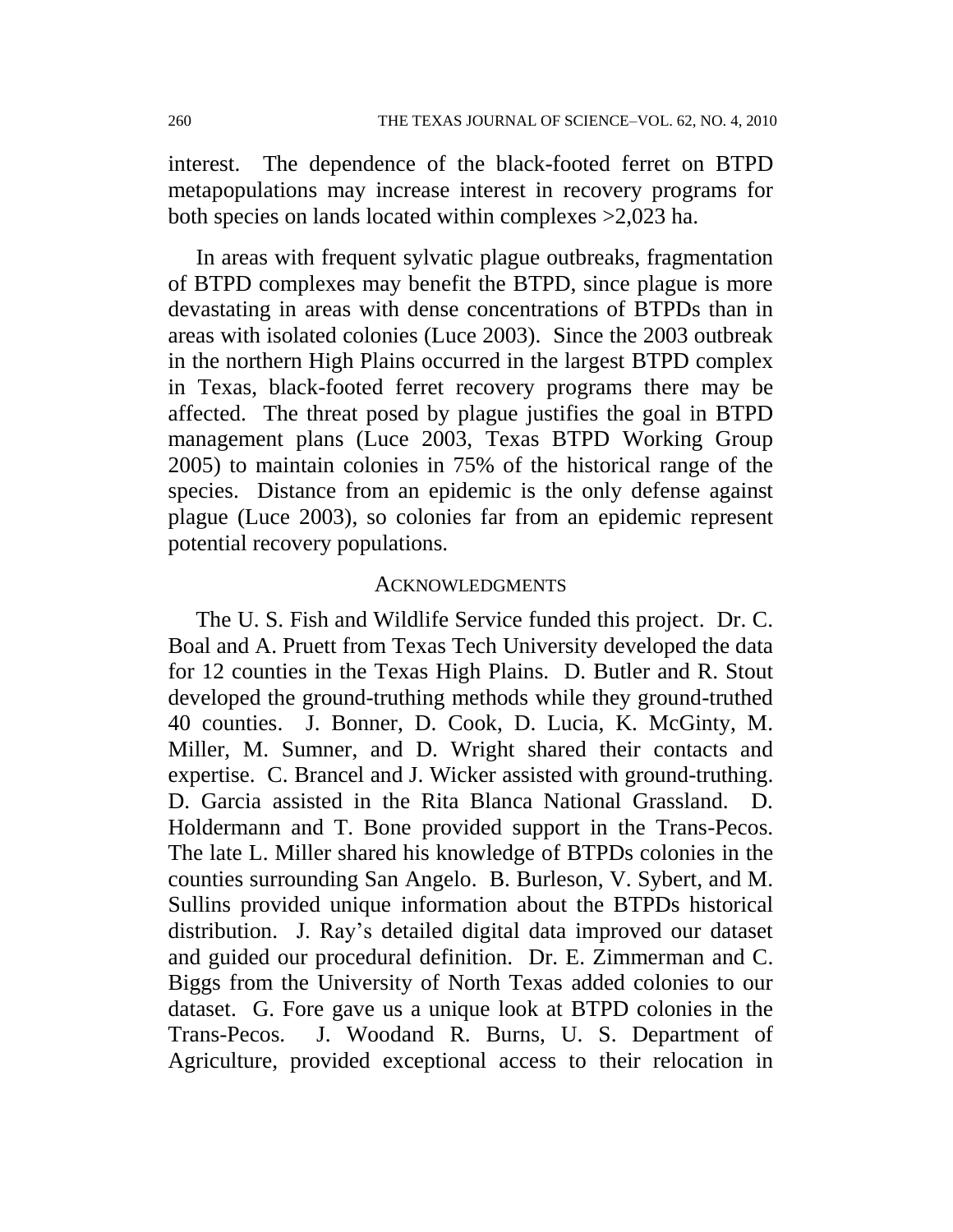progress. We owe special thanks to the landowners and citizens of Texas for granting access to their lands and for sharing their knowledge of BTPD towns past and present. We owe an extraordinary thanks to Dr. Paul Robertson and Dr. Duane Schlitter (former program leaders) with the Wildlife Diversity Program, Texas Parks and Wildlife Department, for their support throughout this project.

### LITERATURE CITED

Bailey, V. 1905. U. S. Department of Agriculture biological survey: North American fauna: biological survey of Texas. Government Printing Office, Washington D.C., USA. 25:1-222.

Buseck, R. S., D. A. Keinath & E. Everett. 2005. Species assessment for black-tailed prairie dog (*Cynomys ludovicianus*) in Wyoming. http://uwadmnweb.uwyo.edu/WYNDD/Species%20Assessments/Blacktailed%20Prairie%20Dog%20-%20Final%20(Feb%202005).pdf Accessed 14 Jan 2007.

- Cheatheam, L. K. 1977. Density and distribution of the black-tailed prairie dog in Texas. The Texas Journal of Science, 29:33-40.
- Cottam, C. & M. Caroline. 1965. The black-tailed prairie dog in Texas. The Texas Journal of Science 17:294-302.
- Davis, W. B. & D. J. Schmidly. 1994. The mammals of Texas. Texas Parks and Wildlife Department Press, Austin, USA, 338 pp
- Ernst, A. E. 2001. Changes in black-tailed prairie dog towns on the Texas Panhandle determined by a geographic information system. Unpublished M.S. thesis, Texas Tech University, Lubbock, USA, 106 pp.
- Flores, D. L., 1985. Journal of an Indian trader: Anthony Glass and the Texas trading frontier, 1790-1810. Texas A&M University Press, College Station, USA, 158 pp.
- Gober P. 2000. 12-month administrative finding, black-tailed prairie dog. Federal Register 65: 5476-5488.
- Gould, F. W. 1975. Texas plants: a checklist and ecological summary: miscellaneous publication 585 revised. Texas Agricultural Experiment Station, College Station, USA, 121 pp.
- Haley, J. E. 1953. The XIT ranch of Texas. University of Oklahoma Press, Norman, USA, 258 pp.
- Hall, E. R., & K. R. Kelson. 1959. The mammals of North America, Volume 1. The Ronald Press Company, New York, New York, USA, 1083 pp.
- Hoogland, J. L. 1995. The black-tailed prairie dog: social life of a burrowing mammal. University of Chicago Press, Chicago, USA and London, England, 562 pp.
- Johnson, K., L. Delay & P. Neville. 2000. Use of satellite imagery to detect prairie dog towns. Natural Heritage New Mexico Publ. No. 00-GTR-322. Natural Heritage New Mexico, University of New Mexico, Albuquerque, NM, 15 pp.
- Johnson, K, T. Neville & L. Pierce. 2003. Remote sensing survey of black-tailed prairie dog towns in the historical New Mexico range. Publication No. 03-GTR-248. Natural Heritage New Mexico, University of New Mexico, Albuquerque, NM,